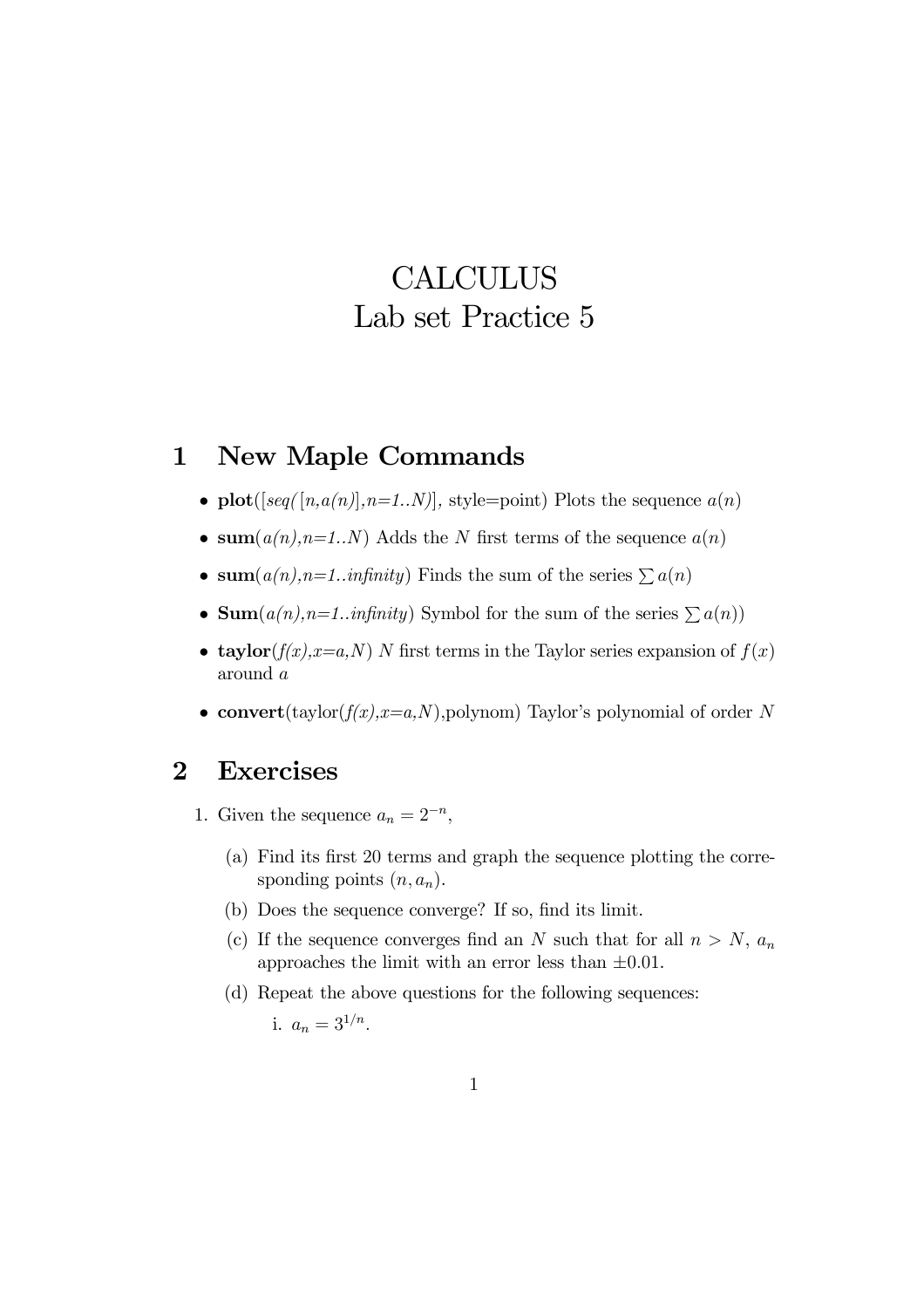ii. 
$$
a_n = n^{1/n}
$$
.  
\niii.  $a_n = \frac{\ln n}{n}$ .  
\niv.  $a_n = \frac{5^n}{n!}$ .  
\nv.  $a_n = \left(1 + \frac{1}{n}\right)^n$ .  
\nvi.  $a_n = \frac{5^n}{7n}$ .  
\nvii.  $a_n = (-1)^{n+1} \frac{n-1}{n}$ .

- 2. You want to deposit \$10, 000 on a bank account that pays interest at an annual percentage rate  $r$ . Interest is compounded  $n$  times per year.
	- (a) Find a formula that gives the accumulated amount at the end of the year.
	- (b) Find the accumulated amount when interest is compounded yearly  $(n = 1)$ , semesterly  $(n = 2)$ , quarterly  $(n = 4)$ , monthly  $(n = 12)$ , weekly  $(n = 52)$ , daily  $(n = 365)$  and hourly  $(n = 8.760)$ .
	- (c) What would the accumulated amount be if interest were compounded continuously,  $n \to +\infty$ ?
- 3. Fibonacci Sequence This sequence is defined by the recursive formula

$$
F_n = F_{n-1} + F_{n-2}
$$

for  $n \geq 2$  and the initial values  $F_0 = F_1 = 1$ .

- (a) Find  $F_n$  for  $n = 0, \ldots, 10$  and graph the sequence plotting the points  $(n, F_n)$ .
- (b) Does the Fibonacci sequence converge or diverge?
- (c) Evaluate the ratios  $R_n = F_{n+1}/F_n$  and graph the sequence of these ratios plotting the points  $(n, R_n)$ .
- (d) Find a recursive formula to express this sequence of ratios, show that it converges and find its limit. This limit is known as the Golden Ratio.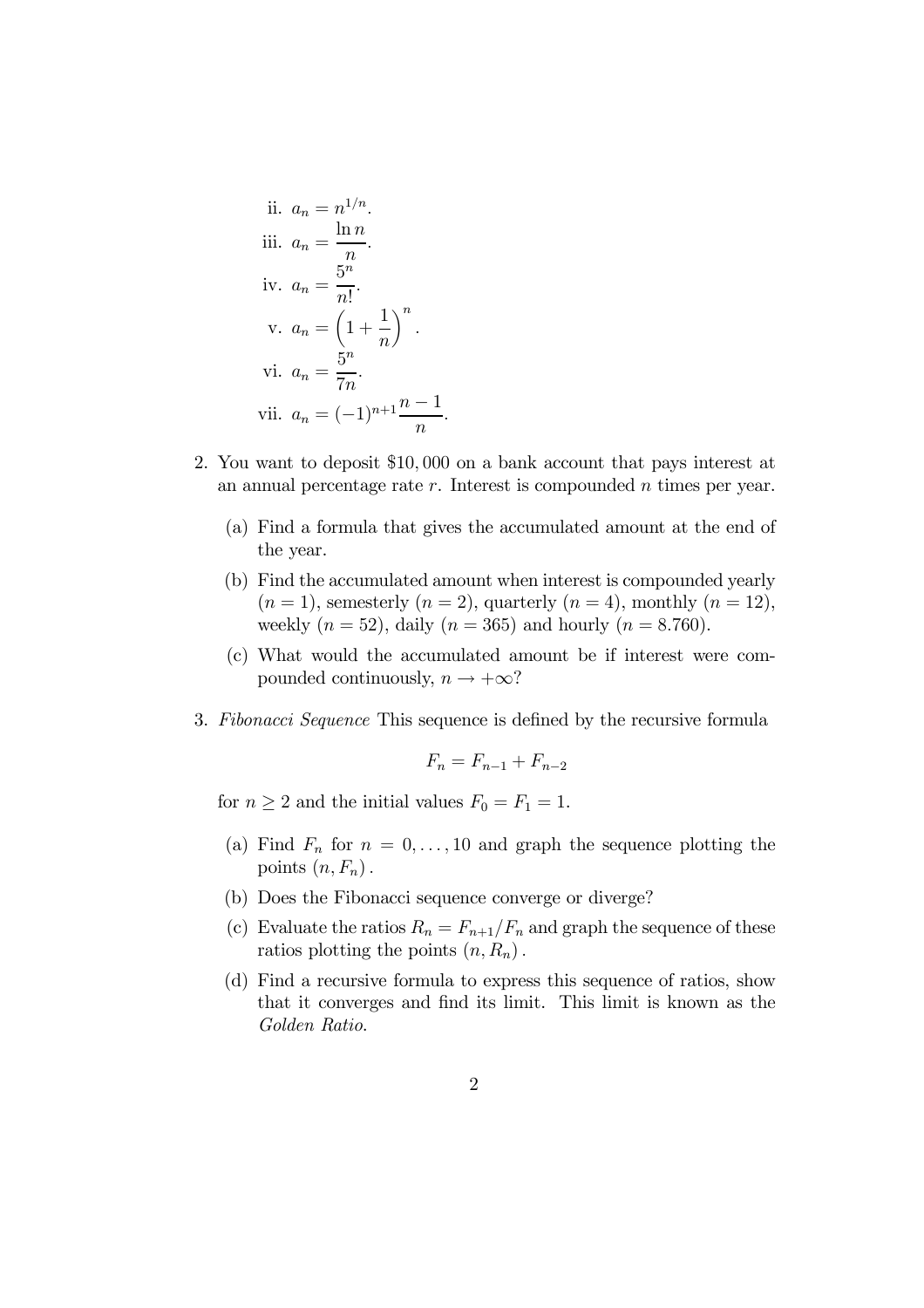4. Geometric Series A series of the form

$$
1 + r + r^2 + \dots + r^n + \dots
$$

is called a geometric series of ratio r. Let  $r = 1/3$ ,

- (a) Evaluate the sequence of partial sums for  $n = 0, \dots, 20$  and draw a point plot of this sequence.
- (b) Conjecture whether the series converges or not, and if it does find its sum.
- (c) Repeat for  $r = -2, -3/2, -1, -1/2, 1/2, 1, 3/2, 2$ .
- (d) From these plots, conjecture for what values of  $r$  the series converges and find a formula for its sum.
- 5. Harmonic Series The series

$$
1 + \frac{1}{2} + \frac{1}{3} + \dots + \frac{1}{n} + \dots
$$

is known as the harmonic series. By application of the integral test we know that this series diverges. The following experiment shows that the partial sums grow very slowly, so slowly that observing a point plot of the partial sums gives the impression that the series converges.

- (a) Evaluate the sequence of partial sums of the harmonic series for  $n = 1 \cdots 100$  and draw a point plot of this sequence.
- (b) Imagine that you started adding the terms of this series the year the universe was formed, 13 billion years ago, and added a new term every second. How large would the partial sum be today?
- 6. Given the alternating harmonic series

$$
\sum_{n=1}^{\infty} \frac{(-1)^{n+1}}{n}
$$

- (a) Evaluate the sequence of partial sums for  $n = 0, \dots, 20$  and draw a point plot of this sequence.
- (b) Conjecture whether the series converges or not, and prove its convergence or divergence.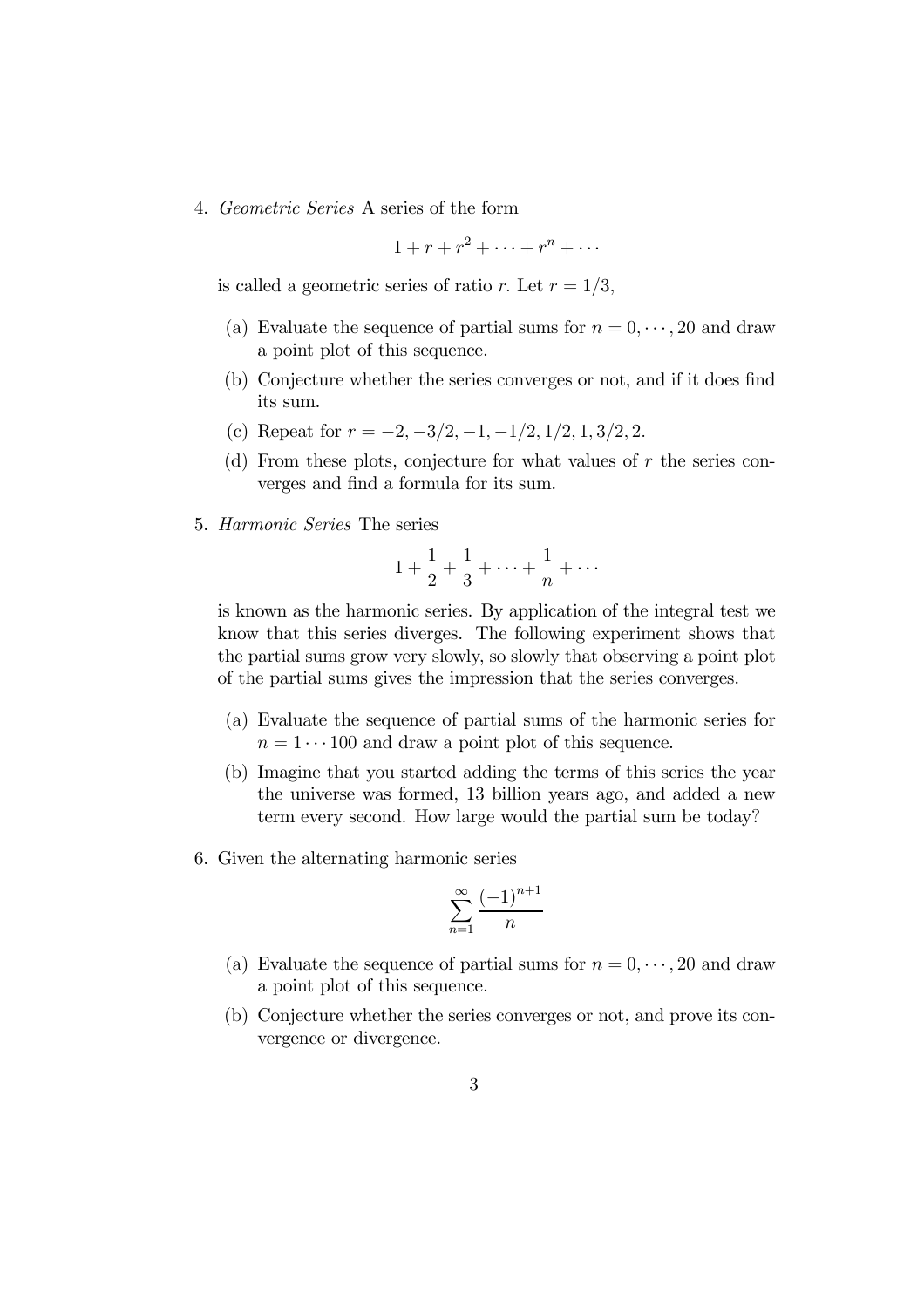- (c) If the series converges, find its sum within 0.001.
- (d) Repeat the above questions for the following series,

i. 
$$
\sum_{n=1}^{\infty} \frac{(-1)^{n+1}}{n^3}
$$
.  
\nii.  $\sum_{n=1}^{\infty} \frac{1}{n^3}$ .  
\niii.  $\sum_{n=1}^{\infty} \frac{(-1)^{n+1}}{n^{1/2}}$ .  
\niv.  $\sum_{n=1}^{\infty} \frac{1}{n^{1/2}}$ .  
\nv.  $\sum_{n=1}^{\infty} \frac{1}{n!}$ .  
\nvi.  $\sum_{n=1}^{\infty} \frac{2^n}{n^n}$ .  
\nvii.  $\sum_{n=2}^{\infty} \frac{2^n}{(ln n)^n}$ .

7. Given the series expansion

$$
\frac{1}{1-x} = \sum_{n=0}^{\infty} x^n
$$

- (a) Find the radius of convergence.
- (b) Draw a multiplot showing the partial sum  $S_n(x)$  and the sum of the series for  $n = 0, \dots, 20$ . Observe how the graphs of the partial sums approach the limit within the interval of convergence.
- (c) Repeat with the series expansions

i. 
$$
\ln(1+x) = \sum_{n=0}^{\infty} (-1)^{n+1} x^n
$$
.  
ii.  $\arctan x = \sum_{n=0}^{\infty} \frac{(-1)^n}{2n+1} x^{2n+1}$ .

- 8. Let  $f(x) = e^x$ .
	- (a) Find the first 20 Taylor polynomials of the function  $f(x)$ .
	- (b) Draw a multiplot showing the Taylor polynomial  $P_n(x)$  and the function  $f(x)$  for  $n = 0, \dots, 20$ .
	- (c) Find the radius of convergence of the Taylor series.
	- (d) Repeat for,
		- i.  $f(x) = \sin x$ . ii.  $f(x) = \cos x$ .